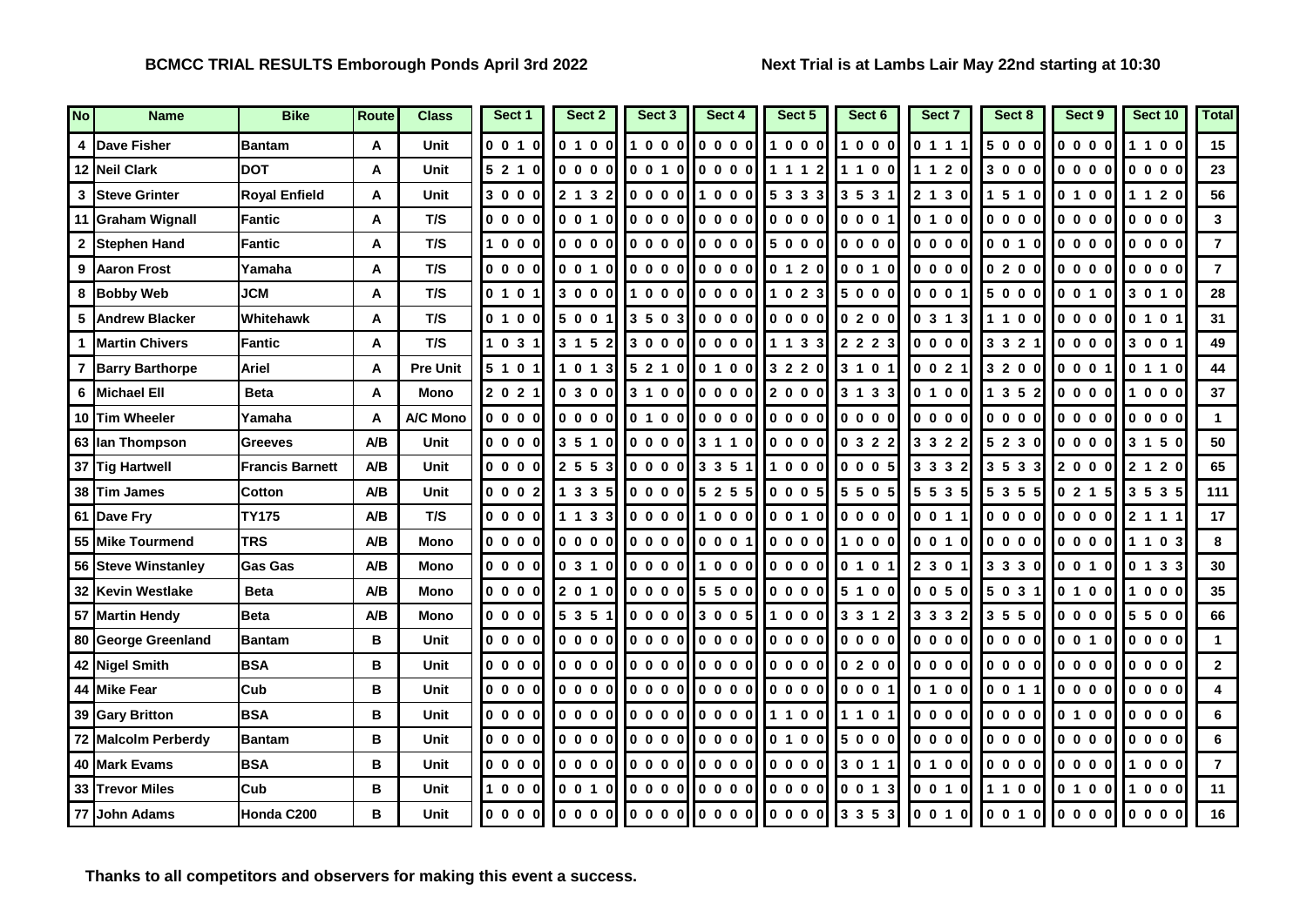| No | <b>Name</b>            | <b>Bike</b>         | Route | <b>Class</b> | Sect 1  | Sect 2                                                 | Sect 3                                                                                                                                                                                                                                                                                                                                                                                                                                                                          | Sect 4                                                                                    | Sect 5  | Sect 6  | Sect 7  | Sect 8     | Sect 9     | Sect 10 | <b>Total</b>   |
|----|------------------------|---------------------|-------|--------------|---------|--------------------------------------------------------|---------------------------------------------------------------------------------------------------------------------------------------------------------------------------------------------------------------------------------------------------------------------------------------------------------------------------------------------------------------------------------------------------------------------------------------------------------------------------------|-------------------------------------------------------------------------------------------|---------|---------|---------|------------|------------|---------|----------------|
|    | 81 Karen Clark         | <b>Bantam</b>       | в     | Unit         | 0 1 0 0 | 0050                                                   | 0000                                                                                                                                                                                                                                                                                                                                                                                                                                                                            | 0000                                                                                      | 0000    | 0 1 5 3 | 0 0 0 2 | 0000       | 0000       | 0000    | 17             |
|    | 70 Andy Withers        | <b>BSA Wasp</b>     | B     | Unit         | 0000    | $\begin{array}{ccccccccc}\n0 & 0 & 0 & 0\n\end{array}$ | 0000                                                                                                                                                                                                                                                                                                                                                                                                                                                                            | 0000                                                                                      | 3 1 0 0 | 3 5 0 3 | 0 0 1 0 | 1 1 1 1    | 1000       | 0000    | 21             |
|    | 53 Mike Palfrey        | <b>BSA</b>          | В     | Unit         | 0000    | 5000                                                   |                                                                                                                                                                                                                                                                                                                                                                                                                                                                                 | $0000$ $0000$                                                                             | 0000    | 3 1 1 5 | 0 1 0 0 | 1 1 2 0    | 0030       | 0000    | 23             |
|    | 49 Neil Radford        | Cub                 | в     | Unit         | 0000    | 5000                                                   | 0000                                                                                                                                                                                                                                                                                                                                                                                                                                                                            | 0000                                                                                      | 0050    | 0 1 3 0 | 0003    | 0000       | 0001       | 5005    | 28             |
|    | 46 Jim Hallet          | <b>Bantam</b>       | в     | Unit         | 0000    | 5 1 0 0                                                | 0 0 0 0                                                                                                                                                                                                                                                                                                                                                                                                                                                                         | 2 1 0 3                                                                                   | 1 3 0 0 | 2 1 5 3 | 0011    | 1100       | 0053       | 0000    | 39             |
|    | 47 Brian Ayres         | <b>Bantam</b>       | в     | <b>Unit</b>  | 0 X X X | 2 X X X                                                |                                                                                                                                                                                                                                                                                                                                                                                                                                                                                 | $\begin{bmatrix} 0 & X & X & X \end{bmatrix} \begin{bmatrix} 0 & 2 & X & X \end{bmatrix}$ | 3 3 X X | 3 3 X X | 0 1 X X | 1 1 X X    | 0 2 X X    | 1 3 X X | <b>MS</b>      |
|    | 45 John Foot           | <b>TY175</b>        | В     | T/S          | 0000    | 0000                                                   | $\overline{\phantom{a}}$ $\overline{\phantom{a}}$ $\overline{\phantom{a}}$ $\overline{\phantom{a}}$ $\overline{\phantom{a}}$ $\overline{\phantom{a}}$ $\overline{\phantom{a}}$ $\overline{\phantom{a}}$ $\overline{\phantom{a}}$ $\overline{\phantom{a}}$ $\overline{\phantom{a}}$ $\overline{\phantom{a}}$ $\overline{\phantom{a}}$ $\overline{\phantom{a}}$ $\overline{\phantom{a}}$ $\overline{\phantom{a}}$ $\overline{\phantom{a}}$ $\overline{\phantom{a}}$ $\overline{\$ | $\begin{bmatrix} 0 & 0 & 0 & 0 \end{bmatrix}$                                             | 0 0 1 0 | 0 1 0 1 | 0000    | 1110       | 0 0 1 1    | $0000$  | 8              |
|    | 67 Robert Miles        | Ossa                | в     | T/S          | 0000    | 0000                                                   | 0000                                                                                                                                                                                                                                                                                                                                                                                                                                                                            | 0000                                                                                      | 0000    | 1 5 1 1 | 0010    | 0000       | 0000       | 0000    | 9              |
|    | 66 Dave Passey         | Honda               | B     | T/S          | 0000    | 0100                                                   | 0000                                                                                                                                                                                                                                                                                                                                                                                                                                                                            | 0000                                                                                      | 0000    | 0333    | $0000$  | 000        | 0000       | 0000    | 11             |
|    | 51 Teddy Rundle        | Fantic              | В     | T/S          | 0000    | 1 1 0 1                                                |                                                                                                                                                                                                                                                                                                                                                                                                                                                                                 | $0.000$ $0.000$                                                                           | 0000    | 0 3 2 3 | 1 1 0 0 | 0000       | $0000$     | 0000    | 13             |
|    | 92 Steve Wagstaff      | <b>TLR200</b>       | В     | T/S          | $0000$  | 5000                                                   | 5000                                                                                                                                                                                                                                                                                                                                                                                                                                                                            | 0000                                                                                      | 0000    | 1 0 1 0 | 0000    | 0 1 0 0    | 0000       | 0000    | 13             |
|    | 48 Mike Hann           | <b>TY175</b>        | B     | T/S          | 0000    | 0000                                                   |                                                                                                                                                                                                                                                                                                                                                                                                                                                                                 | 0.00000000                                                                                | 0000    | 0003    | 0000    | 511        | 5000       | 0000    | 16             |
|    | 31 Nigel Cox           | <b>Honda TLR</b>    | В     | T/S          | 0000    | 5 0 1 0                                                | 0000                                                                                                                                                                                                                                                                                                                                                                                                                                                                            | $\begin{bmatrix} 0 & 0 & 0 & 0 \end{bmatrix}$                                             | 0000    | 2 1 2 1 | 0000    | 1100       | 0 1 2 0    | 2 1 0 0 | 20             |
|    | 60 Nick Haskins        | <b>Suzuki</b>       | В     | T/S          | 0000    | 5500                                                   |                                                                                                                                                                                                                                                                                                                                                                                                                                                                                 | 000000000                                                                                 | 5000    | 3 2 0 0 | 0 0 0 1 | 0000       | 0000       | 0000    | 21             |
|    | 50 Robert Sparks       | <b>Suzuki</b>       | в     | T/S          | 0000    | 0530                                                   | 0000 I                                                                                                                                                                                                                                                                                                                                                                                                                                                                          | 1011                                                                                      | 1000    | 1102    | 0010    | 1201       | l1 0 1 0   | 0200    | 25             |
|    | 43 Martin Allem        | <b>Bultaco</b>      | B     | T/S          | $0000$  | 5 0 0 3                                                |                                                                                                                                                                                                                                                                                                                                                                                                                                                                                 | 000000000                                                                                 | 5000    | 2 0 5 0 | 0011    | 0 1 0 1    | 0001       | 1000    | 26             |
|    | 75 Nick Miller         | <b>TY175</b>        | В     | T/S          | 0000    | 0000                                                   |                                                                                                                                                                                                                                                                                                                                                                                                                                                                                 | loooollooool                                                                              | 0 1 5 5 | 3 5 1 3 | 0 1 0 0 | 2020       | 0000       | $0000$  | 28             |
|    | 65 Andy Willcox        | <b>Fantic</b>       | в     | T/S          | 0000    | 0030                                                   | 0000                                                                                                                                                                                                                                                                                                                                                                                                                                                                            | $\begin{bmatrix} 1 & 0 & 0 & 0 \end{bmatrix}$                                             | 3 0 0 5 | 3 5 1 2 | 0002    | 1000       | 0003       | 0000    | 29             |
|    | 30 Simon Loud          | <b>Honda TLR</b>    | в     | T/S          | 0000    | 0 1 1 0                                                | 0000II                                                                                                                                                                                                                                                                                                                                                                                                                                                                          | 1100                                                                                      | 5 0 0 1 | 0330    | 0 0 2 0 | 0 1 0 0    | 000<br>l 1 | 5500    | 30             |
|    | 64 Alan Hicks          | Honda               | в     | T/S          | $0000$  | 5000                                                   | 0000                                                                                                                                                                                                                                                                                                                                                                                                                                                                            | $\begin{bmatrix} 0 & 0 & 0 & 0 \end{bmatrix}$                                             | 0000    | 5 0 3 3 | 0 0 0 1 | 0 0 2 3    | 5000       | 5000    | 32             |
|    | 41 Jonathan Smith      | <b>TY175</b>        | в     | T/S          | 0000    | 1000                                                   |                                                                                                                                                                                                                                                                                                                                                                                                                                                                                 | $0 0 5 0$     2 1 0 0                                                                     | 5 1 0 0 | 3 2 3 3 | 0 0 1 2 | 0 1 0 0    | 0 5 0 1    | 0000    | 36             |
|    | 68 Tony Gray           | <b>Miller Honda</b> | В     | T/S          | 0020    | 5000                                                   | 0000                                                                                                                                                                                                                                                                                                                                                                                                                                                                            | 0000                                                                                      | 5 1 5 0 | 0315    | 0 1 1 1 | 5 2 1 0    | 1200       | 0000    | 41             |
|    | 54 Richard Coyne       | <b>Fantic</b>       | В     | T/S          | 0000    | 0 5 X X                                                |                                                                                                                                                                                                                                                                                                                                                                                                                                                                                 | 0000000510                                                                                | 0000    | 3 5 5 5 | 0 2 2 0 | 1100       | 0000       | 2 5 1 0 | 43             |
|    | <b>76 Paul Andrews</b> | <b>TLR200</b>       | в     | T/S          | 1 3 3 1 | 2 3 5 5                                                | 0 1 2 0                                                                                                                                                                                                                                                                                                                                                                                                                                                                         | 3 2 1 2                                                                                   | 5 3 5 3 | 5 3 3 3 | 2 2 5 5 | 3311       | 3 3 3 3    | 5 5 2 1 | 111            |
|    | 58 Jon Cull            | <b>AJS</b>          | B     | <b>Rigid</b> | 0000    | 0000                                                   | 0000                                                                                                                                                                                                                                                                                                                                                                                                                                                                            | 0000                                                                                      | 0000    | 0 1 1 1 | 0000    | 0000       | 0000       | $0000$  | $\overline{3}$ |
|    | 73 Steve O'Connor      | <b>Matchless</b>    | в     | <b>Rigid</b> | 0000    | 0001                                                   | 0000                                                                                                                                                                                                                                                                                                                                                                                                                                                                            | 0000                                                                                      | 1000    | 1 1 0 5 | 1000    | 011<br>l 1 | 0210       | 0000    | 16             |
|    | 71 John Ransome        | <b>EM</b>           | в     | Mono         | 0000    | 0000                                                   | 0000                                                                                                                                                                                                                                                                                                                                                                                                                                                                            | 0000                                                                                      | 0000    | 0 1 5 0 | 0000    | 0000       | 0000       | 0000    | 6              |
|    | 74 Jim Frost           | <b>Sherco</b>       | В     | <b>Mono</b>  | 0000    | $\begin{array}{ccccccccc}\n0 & 0 & 0 & 0\n\end{array}$ |                                                                                                                                                                                                                                                                                                                                                                                                                                                                                 | $0000$ $000$                                                                              | 0000    | 0 1 1 2 | 0 1 1 0 | 0001       | 0001       | 0000    | 8              |

**Thanks to all competitors and observers for making this event a success.**